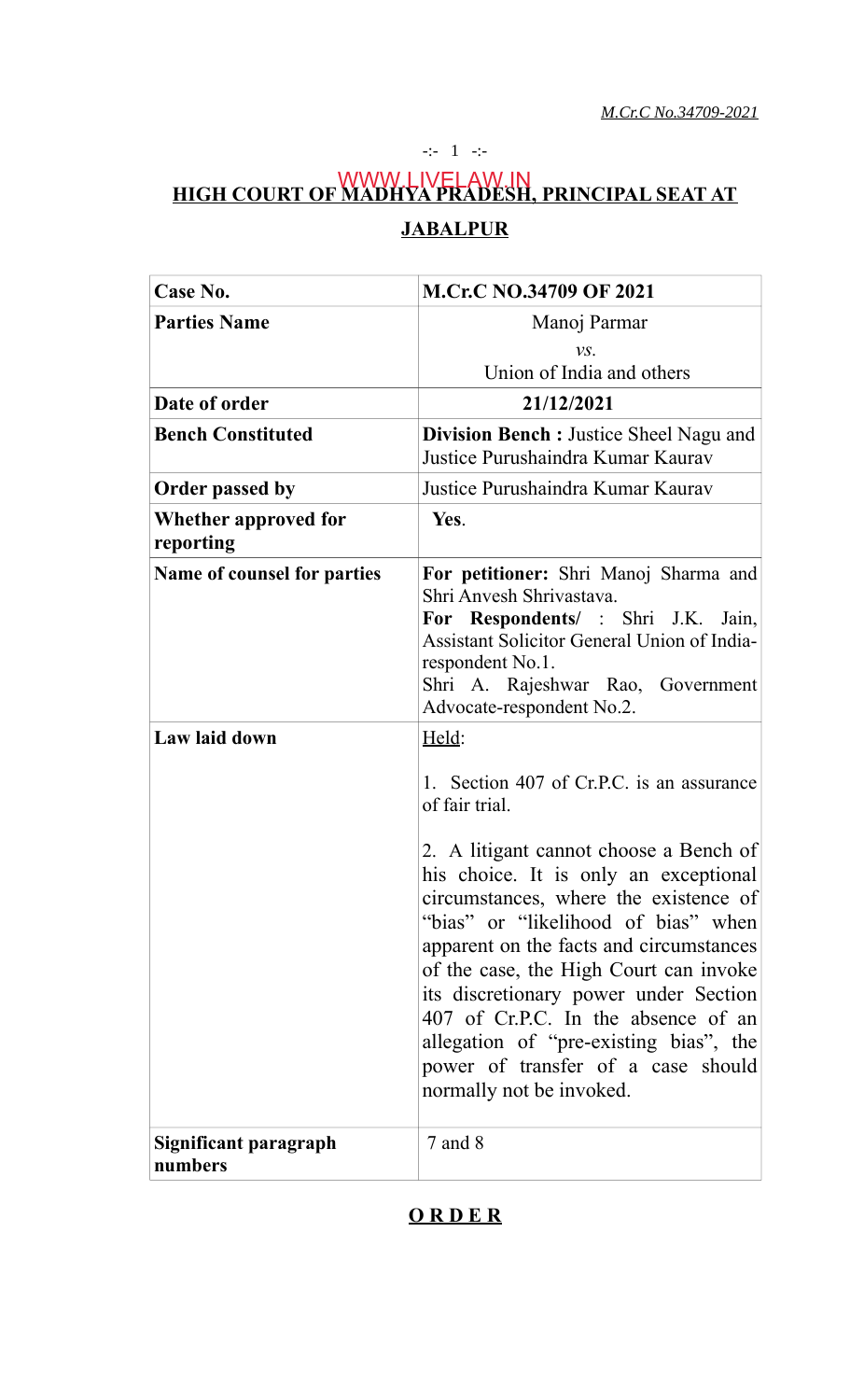### -:- 2 -:- **(Passed on 21/12/2021)** WWW.LIVELAW.IN

1. This is an application under Section 407 of Cr.P.C. filed by the applicant for transfer of the case No.RC0082017A0013 of 2017 pending before the Court of Additional Sessions Judge, Astha District Sehore to the Court of Special Judge CBI, Bhopal.

2. Brief facts of the case are as under:-

**(i)** On the basis of a complaint lodged by Senior Branch Manager, Shri Rajendra Mohan Nayak of Punjab National Bank, Branch Astha District Sehore, an FIR No.858/2017, was registered for offence punishable under Sections 420, 467, 468, 471, 409 and 120-B of IPC. The allegations were that the applicant in connivance with certain officials of the Bank has dishonestly and fraudulently obtained the loan which has resulted in causing loss to the public exchequer. After investigation, the charge-sheet was filed against the applicant and other accused persons and the trial is pending before the Court of Additional Sessions Judge Astha District Sehore as ST No.13/2018.

**(ii)** Another FIR No.RC0082017A0013 dated 01.12.2017 was also registered against the applicant and other accused persons by the Police Station CBI, ACB Bhopal for offence punishable under Sections 120-B read with Section 420, 467, 468 and 471 of IPC and under Section Section 13 (1) (d) read with Section 13(2) of the Prevention of Corruption Act 1988. The Second FIR was registered on the basis of written complaint dated 22.11.2017 of Shri Mulji Bhai Nanji Bhai Parmar, Circle Head, Punjab National Bank, Circle Office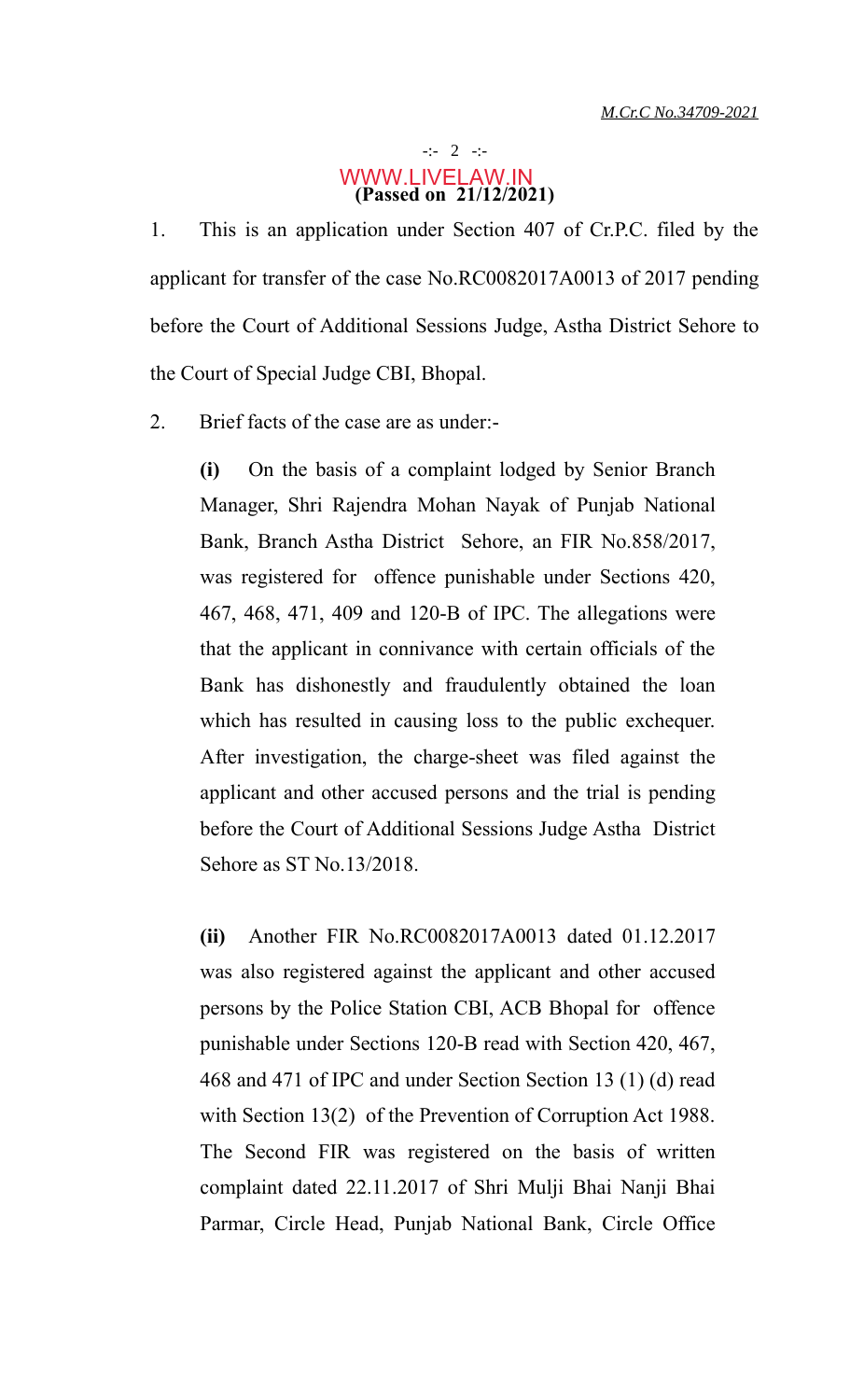-:- 3 -:-

Bhopal (MP). Www.ullicentralleged in the said complaint that Shri M.P. Karari, the then Senior Branch Manager, Punjab National Bank, Astha Branch District Sehore by abusing his official position, entered into criminal conspiracy with the present applicant, who is proprietor of M/s. Parmar Machinery and Krishi Seva Kendra Astha and with other accused persons and in pursuance thereof, they dishonestly and fraudulently sanctioned and disbursed 18 loans accounts on the basis of forged documents, thereby causing wrongful loss to the Bank to the tune of Rs.6.20 Crore, beside availing subsidy amounting to Rs.32.50 Lacs. After investigation, the charge-sheet was filed by the CBI and the said case is pending before the Special Court, CBI at Bhopal as Case No.RC0082017A0013 of 2017 titled as CBI ACB, Bhopal vs Mark Piyush Karari.

3. The applicant in the present application submits that the allegations in both the cases are similar. It is difficult for him to pursue both the matters simultaneously and to defend himself. He states that in the interest of justice the Sessions Trial pending before the Court of ASJ Astha District Sehore be transferred to Special Judge, CBI, Bhopal. He further submits that one Satyanarayan Vishwakarma is the witness in the CBI case, whereas, the same person is made an accused in the Police case pending at Astha. According to him, the aforesaid facts will prejudice his rights to defend himself in a fair and impartial manner.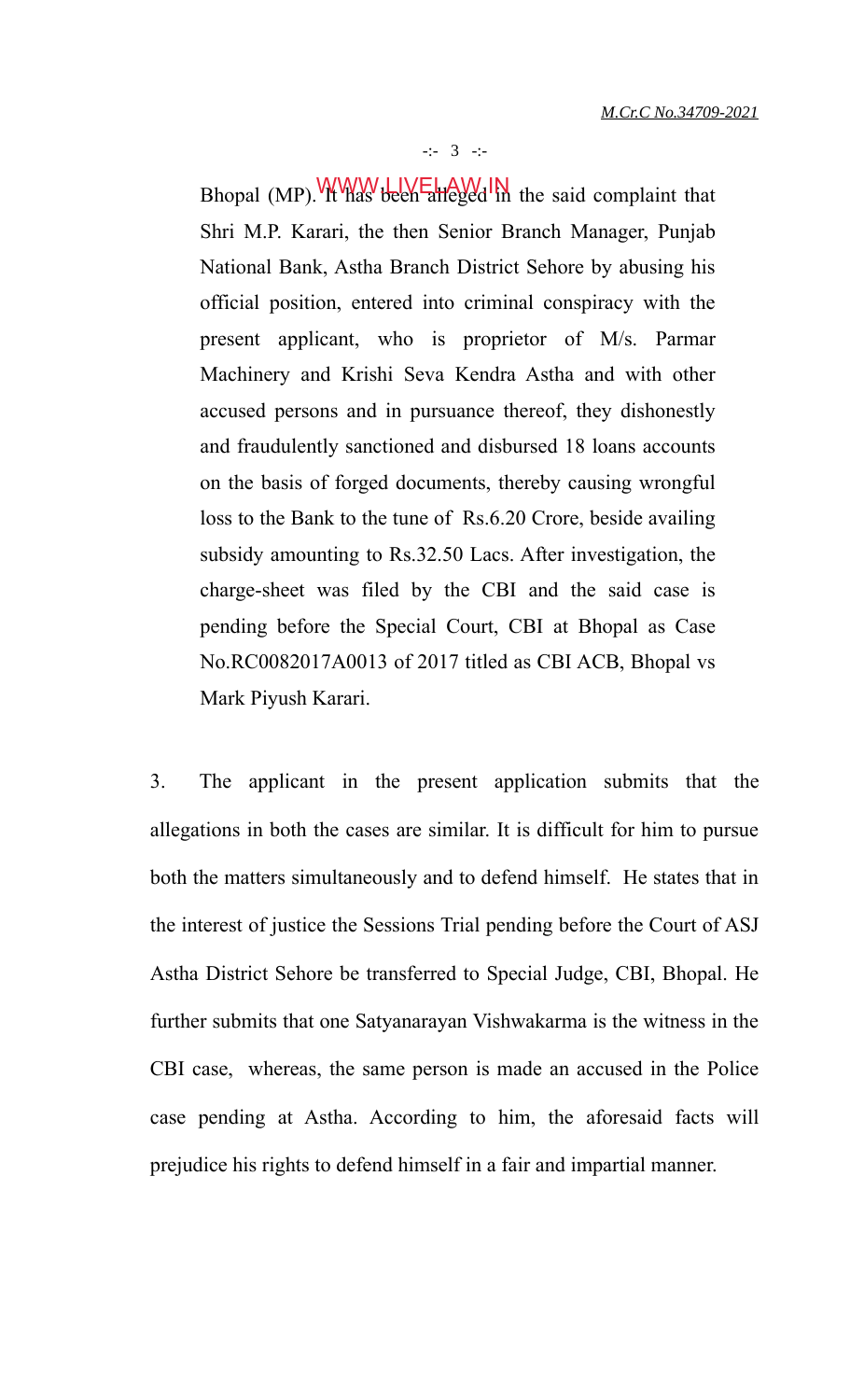#### -:- 4 -:-

### WWW.LIVELAW.IN

4. Vide order dated 28.10.2021, this Court noticed that the accused in both the trials are not common and not only the prosecuting agency but the witnesses are also different and, therefore, time was granted to the petitioner to examine this aspect of the matter and to make his submissions.

5. In pursuance to the said order, the applicant filed an application for impleadment of respondents No.3, 4 and 5 which was allowed, despite issuance of notice to respondents No.3 and 4 no one appeared on their behalf.

6. We have heard learned counsel appearing for the applicant, Union of India and for the State of M.P.

7. Careful reading of Section 407 of Cr.P.C., makes it clear that the assurance of fair trial is the main criteria for exercise of power under Section 407 of the Cr.P.C. In the present case, the applicant has mainly stated that the allegation in both the trials are almost same and, therefore, the trial of both the cases should take place before one Bench.

8. It is well settled that a litigant cannot choose a Bench of his choice. It is only an exceptional circumstances, where the existence of "bias" or "likelihood of bias" when apparent on the facts and circumstances of the case, the High Court can invoke its discretionary power under Section 407 of Cr.P.C. In the absence of an allegation of pre-existing bias, the power of transfer of a case should normally not be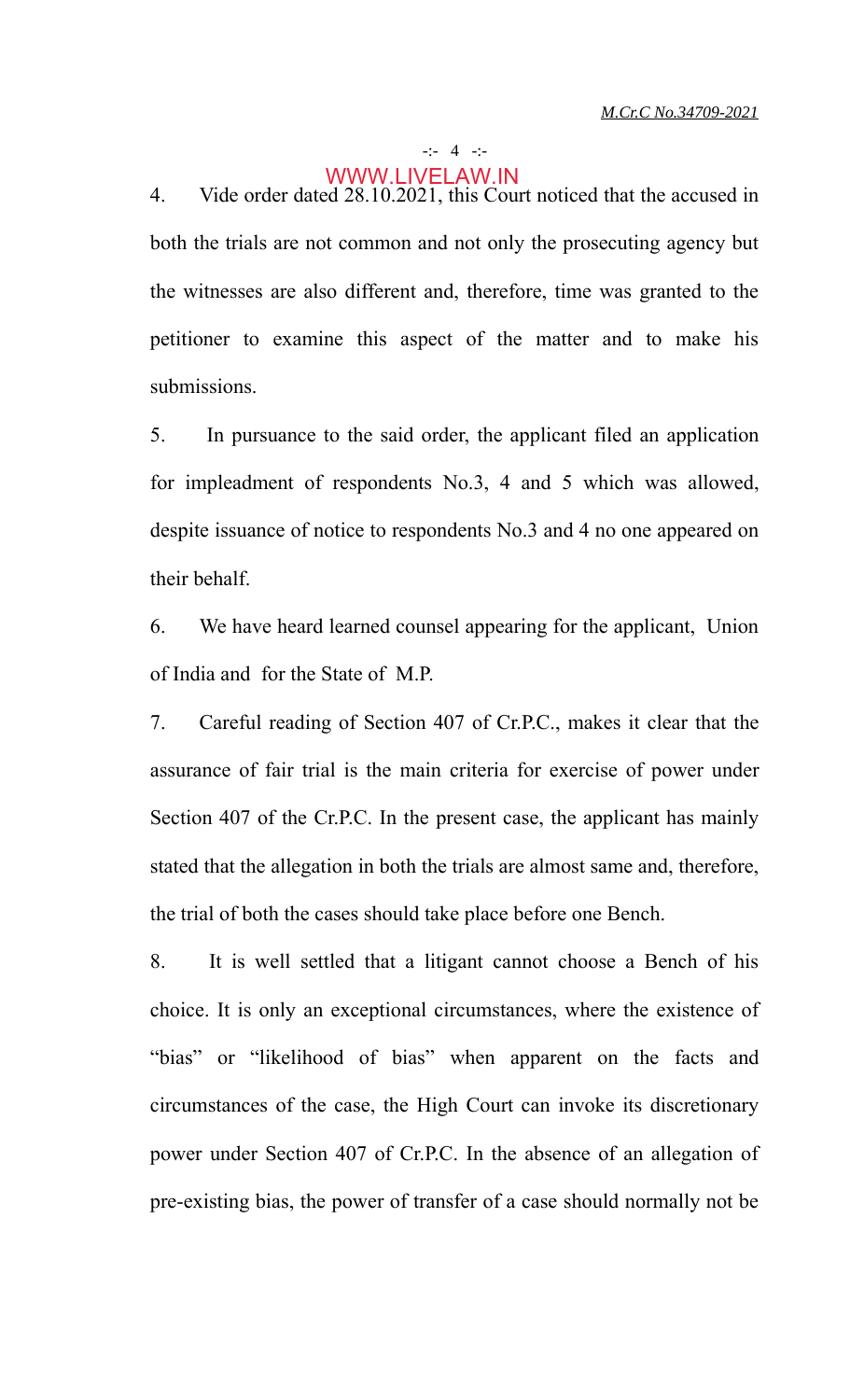invoked. The judgment relied upon by the applicant in the case *P.R. Behere and another* vs. *Ganpatrao Shrinivas Chouhan and others<sup>1</sup>* is of no help to him, as the said case pertains to cases relating to offence under Section 500 and 501 read with Section 34 of the IPC., and those cases were filed at a different places and almost the same allegations were made. Here, in the present case, we have seen the list of witnesses to be examined before the CBI Court and also before the Court of ASJ, Astha, District Sehore, the witnesses are not common. The witnesses of police case before the Court of ASJ Astha are mostly from that place only. We have been informed that the trial at Astha Court is at advance stage. WWW.LIVELAW.IN

9. We do not see any legal or valid ground so as to exercise power under Section 407 of Cr.P.C. and in absence thereto, we decline the prayer of the applicant. Accordingly, the present application is rejected.

#### **[SHEEL NAGU] [PURUSHAINDRA KUMAR KAURAV] Judge Judge**

pb

1 1990 Suppl. SCC 139

Digitally signed by PRASHANT BAGJILEWALE Date: 2021.12.21 17:40:45 +05'30'